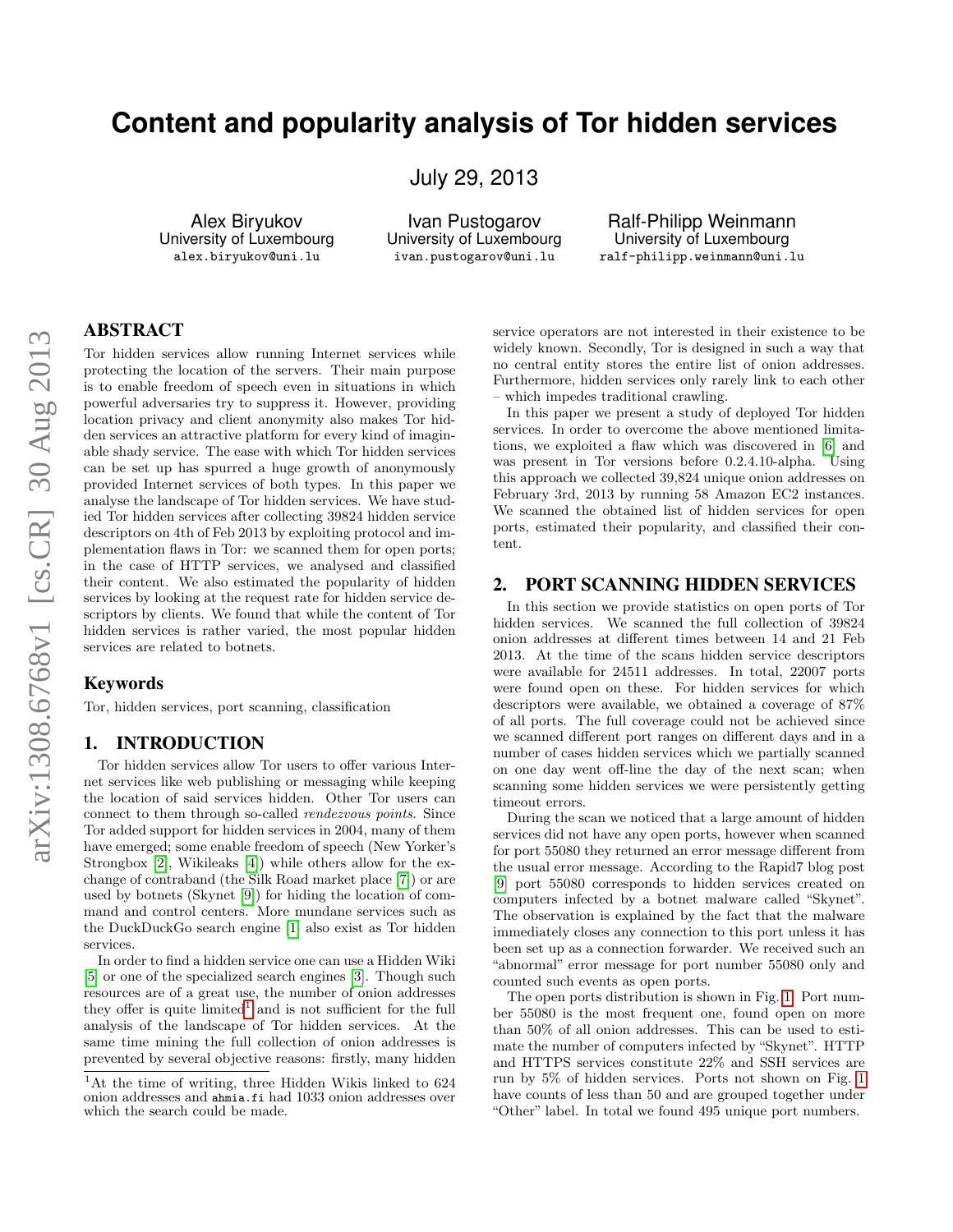

<span id="page-1-0"></span>Figure 1: Open ports distribution

During our port scan we discovered that a number of hidden services provided HTTPS access. We discovered that in 1,225 cases the certificates were self signed and the certificates' common names did not match the requested host names. In 1,168 cases the certificate common name was "esjqyk2khizsy43i.onion" which is hosted at free onion hosting service "TorHost". We found 34 hidden services using certificates containing common names corresponding to their public DNS names, allowing for deanonymization of the service.  $\begin{tabular}{|c||c|} \hline & slow & $5,600$ & $10,000$ & $16,000$ \\ \hline & 6 & 6,000$ & $16,000$ & $16,000$ \\ \hline & 6 & 6,000$ & $16,000$ & $16,000$ \\ \hline & 12276~csc s & the critical case, 1486~s & the number of hidden services provided HTTPS across. We discovered that in 1228~csc s & the critical case, 1486~s & the number of hidden services and and the order of the channel, 1486~s & the number of the model, 1486~s & the number of the model, 1486$ 

#### 3. CONTENT ANALYSIS

In this section we present an analysis of the content of hidden services which provide HTTP(S) access: we classify them both according to topics and languages. We excluded port 55080 and tried to connect to the remaining 8,153 destinations (onion address:port pairs) using HTTP and HTTPS. We performed the crawl [2](#page-1-1) months after the port scan<sup>2</sup>. At the time of the crawl, 7,114 ports were open – of these, we were able to connect to 6,579 using either HTTP or HTTPS. Table [1](#page-1-2) shows the number of hidden services that offered HTTP or HTTPS services.

| Port Num | $\#$ of onion addresses |  |  |  |
|----------|-------------------------|--|--|--|
| ጻበ       | 3741                    |  |  |  |
| 443      | 1289                    |  |  |  |
| 22       | 1094                    |  |  |  |
| 8080     |                         |  |  |  |
| Other    | 451                     |  |  |  |

<span id="page-1-2"></span>

About half of the destinations were inappropriate for classification so we excluded them and ended up with 3050 destinations. In more detail we excluded: 2348 destinations which contained less then 20 words of text (this included 1092 messages from port 22 which were SSH banners); 1108 destinations at port 443 which had corresponding copies at port 80; 73 destinations which returned an error message embedded in an HTML page.

For language detection we used "Langdetect" [\[12\]](#page-3-8) software. The vast majority of the hidden services (84%) were in English. This is an expected result and corresponds to the statistics for the public Internet [\[8\]](#page-3-9). Overall we found hidden services in 17 different languages. Content was offered in the



Figure 2: Tor Hidden services topics distribution

following languages besides English (each constituting less than 3%): German, Russian, Protuguess, Spanish, French, Polish, Japanese, Italian, Czech, Arabic, Dutch, Basque, Chinese, Hungarian, Bantu, Swedish.

We used the software "Mallet" [\[11\]](#page-3-10) and the web service "uClassify" [\[10\]](#page-3-11) for automatic topic classification. We considered only hidden services which offered pages in English (2,618 hidden services in total). Among them, 805 hid-den services showed the default page of the Torhost.onion<sup>[3](#page-1-3)</sup> free anonymous hosting service. We classified the remaining 1,813 onion addresses into 18 different categories.

Resources devoted to drugs, adult content, counterfeit (selling counterfeit products, stolen credit card numbers, hacked accounts, etc.), and weapons constitute 44%. The remaining 56% are devoted to a number of different topics: "Politics" and "Anonymity" are among the most popular (9% and 8% correspondingly). In the "Politics" category, one can find resources for reporting and discussing corruption, repressions, violations of human rights and freedom of speech, as well as leaked cables, and Wikileaks-like pages; the category "Anonymity" includes resources devoted to discussion of anonymity from both technical and political points of views as well as services which provide different anonymous services like anonymous mail or anonymous hosting.

The category "Services" includes pages which offer money laundering, escrow services, hiring a killer or a thief, etc. In "Games" one can find a chess server, lotteries, and poker servers which accept bitcoins. While making a preliminary analysis of the collected onion address names we noticed that 15 of them had prefix "silkroa" (two "official" addresses of the silkroad marketplace and the silkroad forum were among them). At least one of these addresses is a a phishing site imitating the real Silk Road login interface.

## 4. POPULARITY MEASUREMENT

In the previous sections we have analyzed the Tor hidden services landscape from the supply side. The analysis however will not be complete without estimating the popularity of different hidden services among clients. This becomes possible since the method we used to collect onion addresses also allows us to get the number of client requests for each of them in a 2 hour period. This can serve as an approximation of the popularity of hidden services.

During our experiments, we received a total of 1,031,176

<span id="page-1-1"></span> $^{2}\rm{We}$  excluded all binary data such as images, executables, etc.

<span id="page-1-3"></span><sup>3</sup> torhostg5s7pa2sn.onion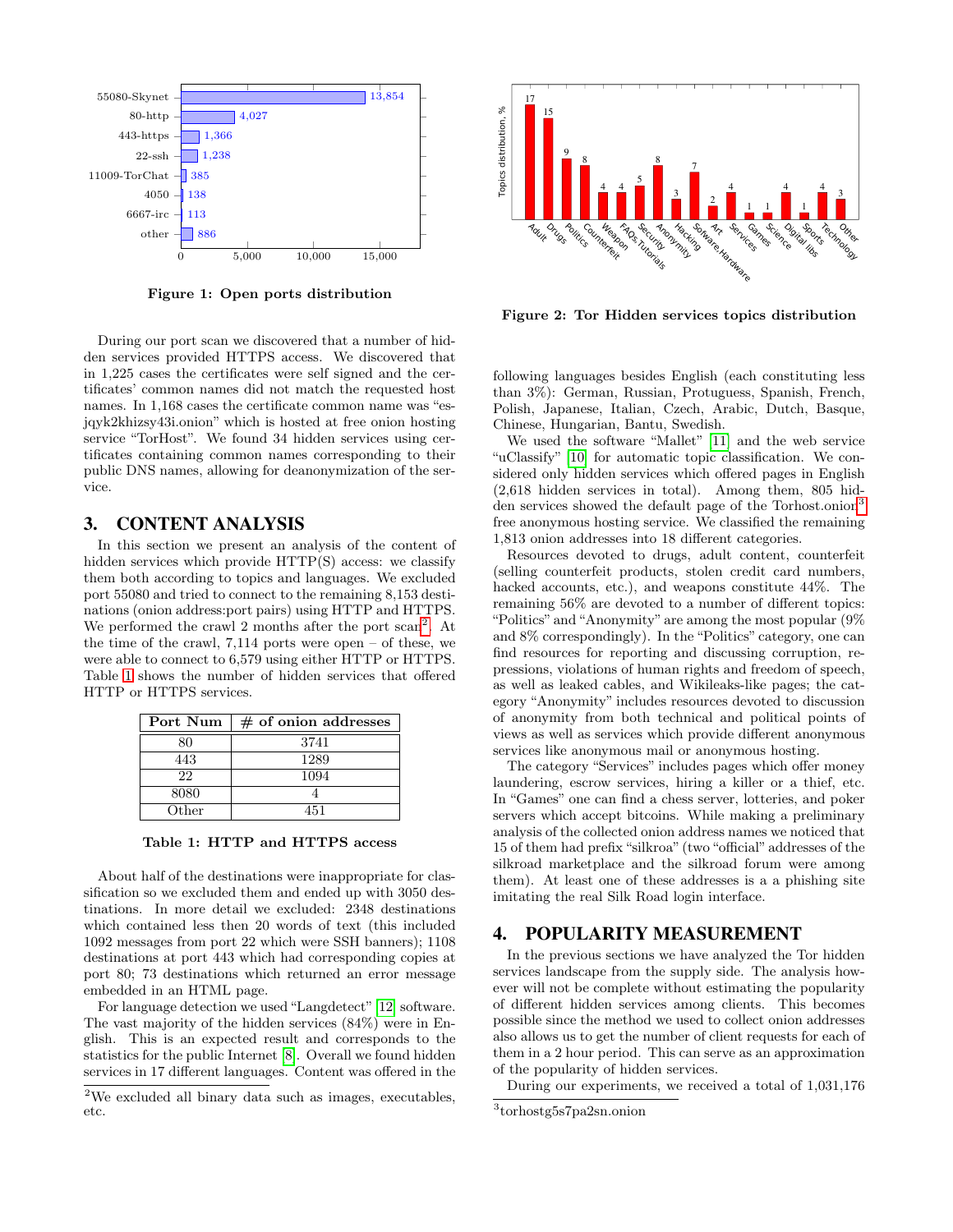requests for 29,123 unique descriptor  $\text{IDs}^4$  $\text{IDs}^4$ . We used our database of onion addressees to resolve the descriptor ID requests. For each address in the list we computed corresponding descriptor IDs for each day between 28 January 2013 and 8 February in order to deal with possible wrong time settings of Tor clients. We compared this list of derived descriptor IDs with the list of client requests. In this way we resolved 6,113 descriptor IDs to 3,140 different onion addresses.

In order to explain the small fraction of resolved descriptor IDs, we ran several hidden service directories for a number of days. From the log files we could derive that 80% of the clients' requests were for non-existent descriptors (i.e. which were never published). Also only 10% of published descirptors were ever requested by clients. Given that the number of collected onion addresses is 39824, we believe that the small number of resolved descriptor IDs was caused by clients requesting descriptors which did not exist. We do not have a good explanation for this phenomenon, but this was a consistent behaviour over several months.

Table [2](#page-3-12) shows the number of requests for the most popular hidden services. We explored the five most popular addresses in more detail. Searching for them using the major search engines did not give any result – this already seemed quite strange for very popular hidden services. They only exposed port 80; connecting to them at this port returned 503 Server errors. As a next step, we tried to retrieve serverstatus pages, which succeeded. By analysing these pages we noticed that traffic to these servers remained constant at about 330 KBytes/sec and had about 10 client requests per second, almost exclusively POST requests. Looking at other hidden services we discovered another 4 onion addresses with the very same characteristics: they had port 80 open, they were returning 503 server errors, and had server-status page available. They also had similar traffic and client request rates. By looking at the uptime of the Apache server on the server-status pages we noticed that they could be divided into two groups with exactly same uptime within each group. From this we assumed that different hidden services lead to two physical servers. Given a huge number of requests, we made a conclusion that these hidden services belong to a very large botnet infrastructure (probably different from Skynet, we call it "Goldnet"). It is also worthwhile to notice that 10 onion addresses of "Skynet" were also among the most popular hidden services (residing between 10th and 28th places).

The Skynet bitcoin pooling servers are the second most popular, just after the probable botnet. However their request rate is 4 time lower. Bitcoin mining servers are followed by resources offering adult content (there were 8 such resources among the 30 most popular hidden services). According to our results, the Silk Road market place is at 18th place with 1175 requests per 2 hours. Black Market Reloaded (which is sometimes considered as the major competitor of Silk Road) is at 62th place with 172 requests. With regard to the popularity of other hidden services, Freedom hosting is at 27th place with 694 requests, and the Duck-DuckGo search engine is at 157th place with 55 requests.

The public bitcoin mining pools Slush and Eligius had 2 and 0 requests respectively.

#### 5. TRACKING CLIENTS

In [\[6\]](#page-3-7), the authors used a specific traffic signature for opportunistic deanonymisation of hidden services. The technique they used can be easily modified for opportunistic deanonymisation of Tor clients.

Assume that an attacker controls a responsible HS direc-tory<sup>[5](#page-2-1)</sup> of a hidden service. Whenever it receives a descriptor request for that hidden service, it sends it back encapsulated in a specific traffic signature which will be then forwarded to the client via its Guard node. With some probability, the client's Guard node is in the set of Guards controlled by the attacker. Whenever an attacker's Guard receives the traffic signature, it can immediately reveal the IP address of the client.

This attack has several important implications. Suppose that we can categorize users on Silk Road into buyers and sellers. Buyers visit Silk Road occasionally while sellers visit it periodically to update their product pages and check on orders. Thus, a seller tends to have a specific pattern which allows his identification. Catching even a small number of Silk Road sellers can seriously spoil Silk Road's reputation among other sellers.

As another application, one can collect IP addresses of clients of a popular hidden service and compute a map representing their geographical location. We have computed such a map for one of the Goldnet hidden services – in Figure [3.](#page-2-2)



<span id="page-2-2"></span>Figure 3: Clients of a popular hidden service

# 6. CONCLUSIONS

Tor hidden services are often criticized for being shelter for resources with illegal or controversial content. The arguments used are usually based on services such as "Silk Road" marketplace or child pornography. On the contrary, Tor enthusiasts point out that many hidden services are in fact

<span id="page-2-0"></span><sup>4</sup>The descriptor ID is not equivalent to the onion address. While the onion address remains fixed, the descriptor ID changes every 24 hours and is derived from the onion address. Specifically, it is used to fetch hidden service's public key. See [\[6\]](#page-3-7) for more details.

<span id="page-2-1"></span><sup>5</sup> Responsible hidden service directories of a hidden service are used to store the hidden service's descriptor (which contains its public key) for a period 24 hours. The HS directories are chosen among all Tor relays – different hidden services usually have different responsible HS directories.